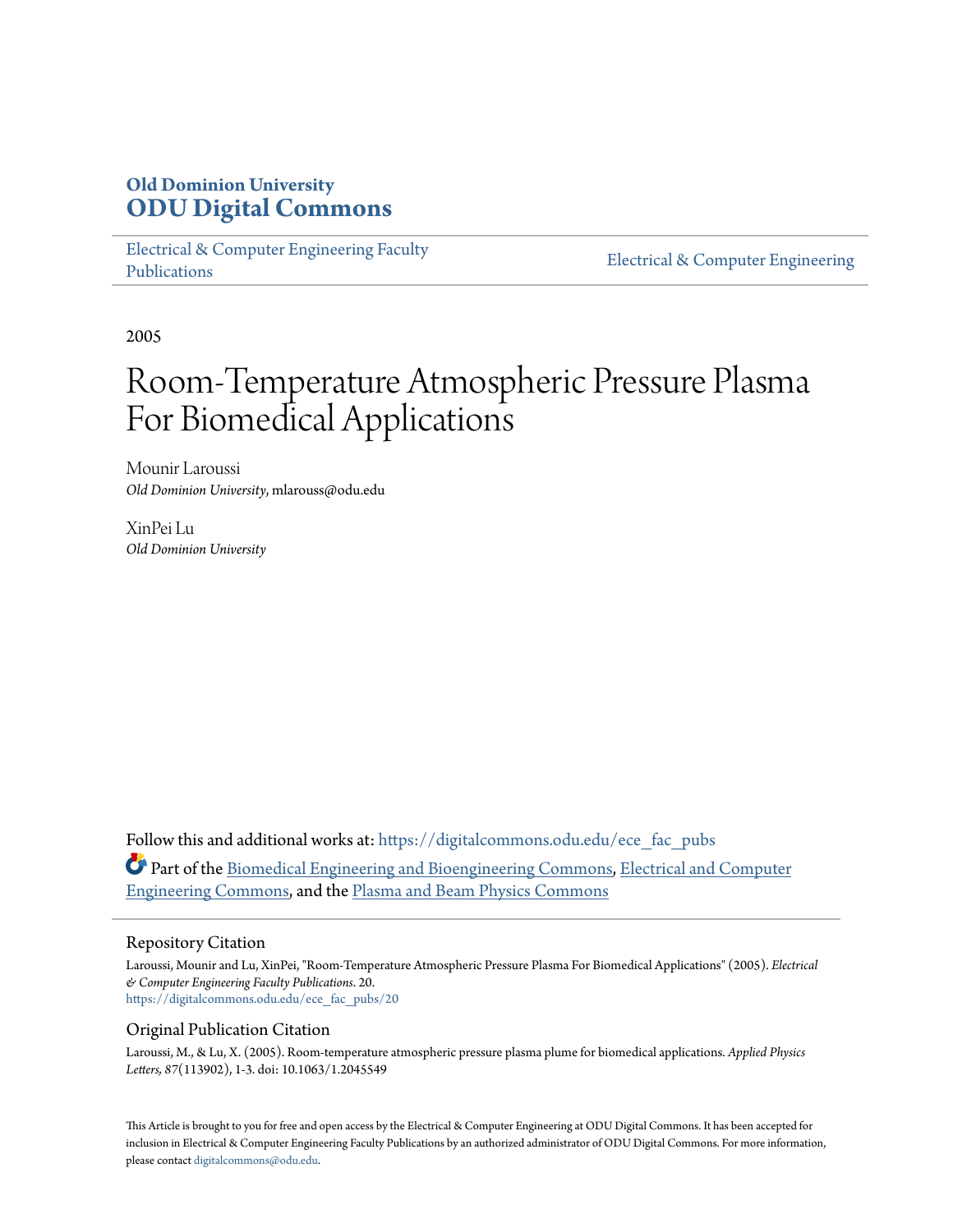



### **Room-temperature atmospheric pressure plasma plume for biomedical applications**

[M. Laroussi](http://scitation.aip.org/search?value1=M.+Laroussi&option1=author) and [X. Lu](http://scitation.aip.org/search?value1=X.+Lu&option1=author)

Citation: [Applied Physics Letters](http://scitation.aip.org/content/aip/journal/apl?ver=pdfcov) **87**, 113902 (2005); doi: 10.1063/1.2045549 View online: <http://dx.doi.org/10.1063/1.2045549> View Table of Contents: <http://scitation.aip.org/content/aip/journal/apl/87/11?ver=pdfcov> Published by the [AIP Publishing](http://scitation.aip.org/content/aip?ver=pdfcov)

#### **Articles you may be interested in**

[Cold atmospheric pressure plasma jets as sources of singlet delta oxygen for biomedical applications](http://scitation.aip.org/content/aip/journal/jap/109/12/10.1063/1.3601347?ver=pdfcov) J. Appl. Phys. **109**, 123302 (2011); 10.1063/1.3601347

[The hairline plasma: An intermittent negative dc-corona discharge at atmospheric pressure for plasma medical](http://scitation.aip.org/content/aip/journal/apl/96/14/10.1063/1.3380811?ver=pdfcov) [applications](http://scitation.aip.org/content/aip/journal/apl/96/14/10.1063/1.3380811?ver=pdfcov) Appl. Phys. Lett. **96**, 143701 (2010); 10.1063/1.3380811

[A simple atmospheric pressure room-temperature air plasma needle device for biomedical applications](http://scitation.aip.org/content/aip/journal/apl/95/18/10.1063/1.3258071?ver=pdfcov) Appl. Phys. Lett. **95**, 181501 (2009); 10.1063/1.3258071

[A single electrode room-temperature plasma jet device for biomedical applications](http://scitation.aip.org/content/aip/journal/apl/92/15/10.1063/1.2912524?ver=pdfcov) Appl. Phys. Lett. **92**, 151504 (2008); 10.1063/1.2912524

[An 11 cm long atmospheric pressure cold plasma plume for applications of plasma medicine](http://scitation.aip.org/content/aip/journal/apl/92/8/10.1063/1.2883945?ver=pdfcov) Appl. Phys. Lett. **92**, 081502 (2008); 10.1063/1.2883945

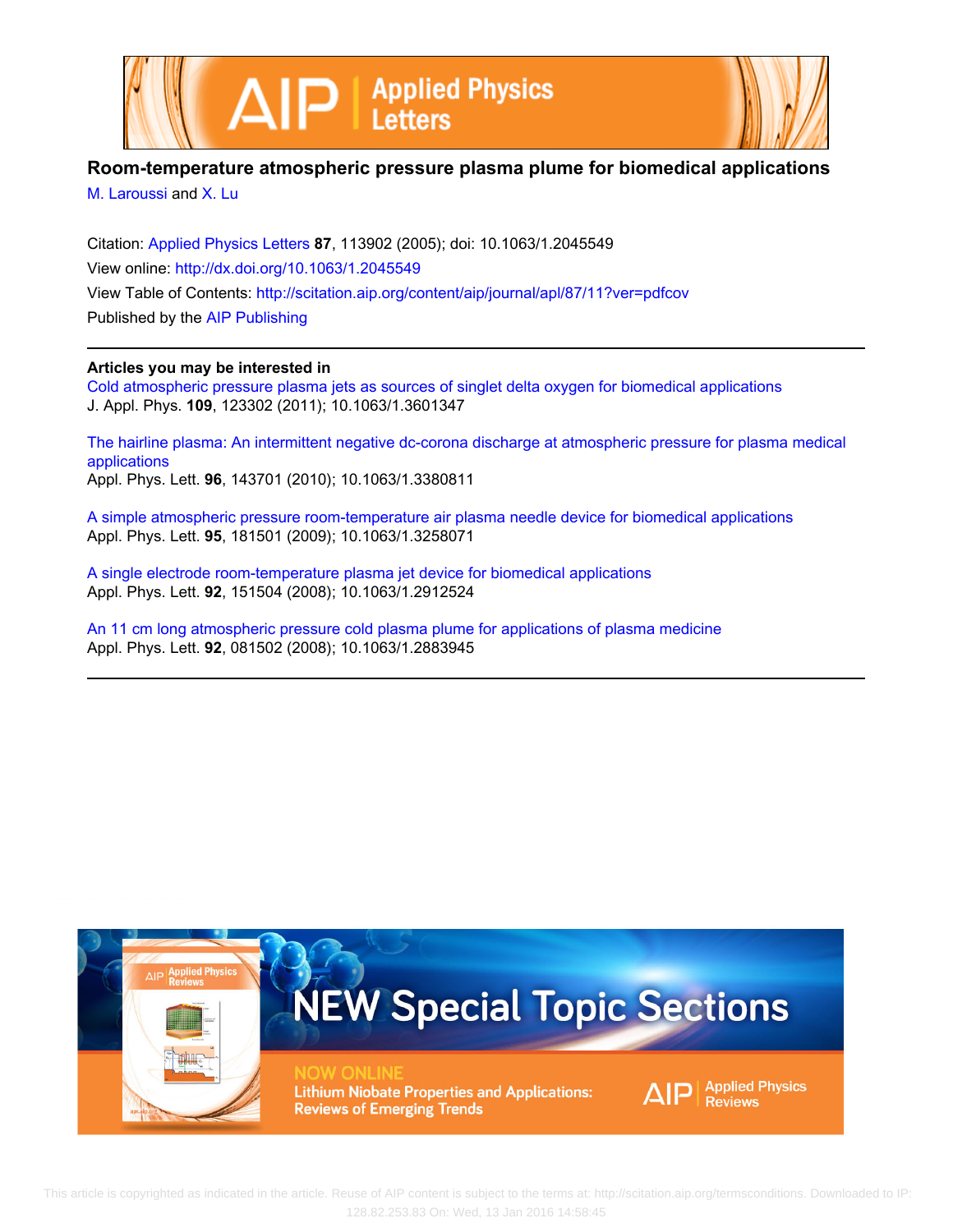## **[Room-temperature atmospheric pressure plasma plume](http://dx.doi.org/10.1063/1.2045549) [for biomedical applications](http://dx.doi.org/10.1063/1.2045549)**

M. Laroussi<sup>a)</sup> and X. Lu *Electrical and Computer Engineering Department Center for Bioelectrics, Old Dominion University, Norfolk, Virginia 23529*

Received 9 May 2005; accepted 27 July 2005; published online 8 September 2005-

As low-temperature nonequilibrium plasmas come to play an increasing role in biomedical applications, reliable and user-friendly sources need to be developed. These plasma sources have to meet stringent requirements such as low temperature (at or near room temperature), no risk of arcing, operation at atmospheric pressure, preferably hand-held operation, low concentration of ozone generation, etc. In this letter, we present a device that meets exactly such requirements. This device is capable of generating a cold plasma plume several centimeters in length. It exhibits low power requirements as shown by its current-voltage characteristics. Using helium as a carrier gas, very little ozone is generated and the gas temperature, as measured by emission spectroscopy, remains at room temperature even after hours of operations. The plasma plume can be touched by bare hands and can be directed manually by a user to come in contact with delicate objects and materials including skin and dental gum without causing any heating or painful sensation. © *2005 American Institute of Physics*. DOI: [10.1063/1.2045549](http://dx.doi.org/10.1063/1.2045549)

One of the attractive characteristics of nonequilibrium plasmas is their enhanced plasma chemistry without the need for elevated gas temperatures. This is because the plasma chemistry is driven by the electrons, while the heavy particles remain at low energy. To enhance the gas chemistry, the electron energy distribution function can be controlled in a way to shift it towards the high-energy tail. Lu and  $Neiger<sup>1</sup>$ and Laroussi *et al.*<sup>2</sup> have demonstrated that by applying narrow voltage pulses (submicrosecond wide) to reducedpressure and atmospheric-pressure plasmas, respectively, more applied energy is coupled to the plasma and enhanced chemistry is achieved. In this letter, submicrosecond high voltage pulses at repetition rates in the  $1-10$  kHz range are applied between two specially designed electrodes through which helium gas is flowing (flow rates in the  $1-10$  l/min range). Each of the two electrodes is made of a thin copper ring attached to the surface of a centrally perforated glass disk. The hole in the center of the glass disk is about 3 mm in diameter, while the diameter of the disk is about 2.5 cm. The diameter of the copper ring is greater than that of the hole but smaller than that of the disk. The two electrodes are inserted in a dielectric cylindrical tube of about the same diameter as the glass disks and are separated by a gap the distance of which can be varied in the 0.5–1 cm range. Figure 1 is a schematic of the device. When helium is injected at the opposite end of the dielectric tube and the high voltage pulses are applied to the electrodes, a discharge is ignited in the gap between the electrodes and a plasma plume reaching lengths up to 5 cm is launched through the hole of the outer electrode and in the surrounding room air. Figure 2 is a photograph of the plasma plume. The length of the plume depends on the helium flow rate and the magnitude of the applied voltage pulses. The plasma plume remains at low temperature and can be touched by bare hands without any harm. The device, being basically a 1-in.-diam dielectric tube

(about 5 in. long) can be hand held and the plume directed at will towards a surface to be treated including human skin or dental gums. Unlike other known plasma "jet" devices, which generate very short plumes in the millimeter range, and at temperatures that can reach several tens of degrees above room temperature, this device is capable of producing and maintaining room-temperature plasma plumes more than an order of magnitude in size. Also unlike devices such as the plasma needle,  $3,4$  which generates 2–3-mm-long plasma at the tip of a sharp wire (needle), this device contains no sharp metal objects and since narrow submicrosecond voltage pulses are used, as opposed to rf power, the risk of arcing and device heating for long operation periods (hours) is avoided.

The gas temperature was determined by analyzing the rotational structure of the  $N_2$  second positive system emission. This rotational structure contains information on the rotational temperature. Because of the low energies needed for rotational excitation and the short transition times, molecules in the rotational states and the neutral gas molecules are in equilibrium. Therefore, the gas temperature can be directly inferred from the rotational temperature.<sup>5</sup> To determine the gas temperature of the plasma plume, we compared



0003-6951/2005/87(11)/113902/3/\$22.50

le. Reuse of AIP content is subject to the terms at: http://scitation.aip.org/termsconditions. Downloaded to IP<br>128.82.253.83.000.108.000.108.14:58:45

a)Author to whom correspondence should be addressed; electronic mail: mlarouss@odu.edu enterprise in the plasma pencil. The plasma pencil enterprise in the plasma pencil.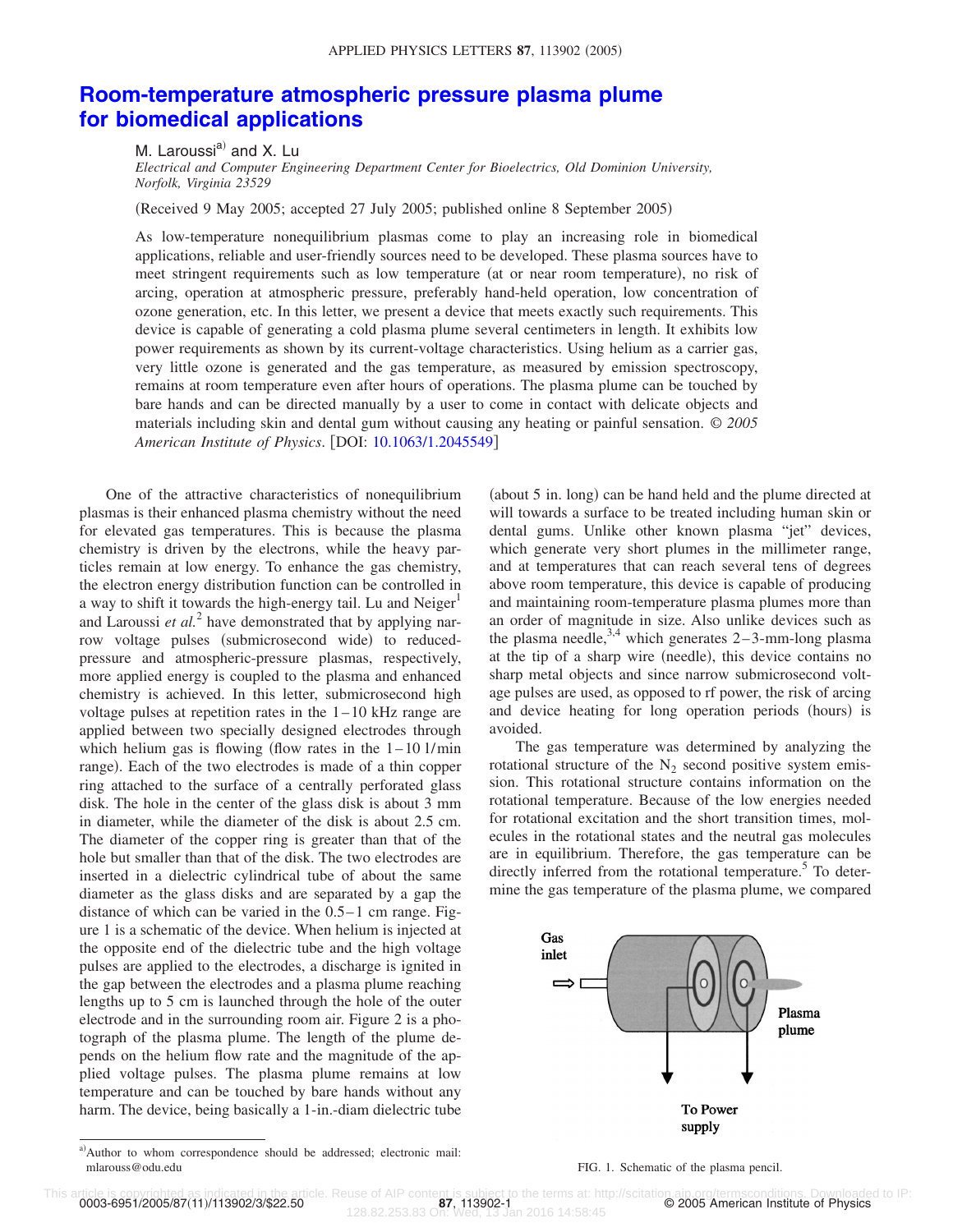

FIG. 2. (Color online) Photograph of the plasma plume in contact with human skin.

the experimentally measured spectra with simulated spectra of the 0-0 band of the second positive system of nitrogen at different temperatures. The experimental spectra were recorded by a Spectra-Pro 0.5 m imaging spectrometer. The helium flow rate is 4 l/min, the voltage magnitude is 6 kV, the pulse width is 500 ns, and the repetition rate is 3 kHz. Figure 3 shows the recorded experimental spectrum and simulated spectra at different gas temperatures. The spectral resolution is  $0.02$  nm (grating:  $3600$  g/mm, slit width: 50  $\mu$ m). The curves are intentionally shifted vertically for clear comparison. It is clear from Fig. 3 that the simulated spectrum at  $T=290$  K gives the best fit to the experimental spectrum. Therefore, the gas temperature is practically room temperature. This is easily verified by a simple touch of the plasma plume. The above measurements were repeated for different helium flow rates without any measurable change in temperature. Some of the measurements were carried out a significant time after the discharge was turned on. Therefore, extended operation time does not lead to an increase in temperature. This stable low-temperature operation is of the utmost importance in biomedical applications where burns or even relatively small temperature rises can negatively affect the biological samples (cells, tissue, etc.)

The electrical power is supplied to the electrodes of the device via a high voltage pulser. The high voltage is supplied to the pulser by a dc voltage supply with variable output voltage. At typical operating parameters of the plasma plume, about 15 W of power is supplied by the dc supply to the pulser. For 500-ns-wide monopolar pulses, the average power supplied to the plasma is in the  $1-3$  W range. Since treatment times are typically in the minute range, the maxi-



This afflue is Experimental and simulated emission spectra of N<sub>a</sub> second positive subject to the termssion was detected in the 200-200 nin range.<br>This affide is Experimental and simulated emission spectra of N<sub>a</sub> second p system. The curves are shifted intentionally for better comparison.



FIG. 4. Emission spectra: (a) 280–400 nm range showing OH,  $N_2$ , and  $N_2^+$ emission lines; (b) 400–600 nm showing  $N_2$ ,  $N_2^+$  and He lines; (c) 600–800 nm range showing He and O lines.

mum total energy transferred to the plasma is in the 60–180 J range. Most of this energy goes into sustaining the discharge and only a small portion is transferred to the biological sample under treatment. Assuming that the specific heat of biological matter is similar to that of water  $(4186$  J/kg K), a maximum temperature increase of less than 1 K/ml/min is expected.

To identify the various reactive species generated by the plasma plume, optical emission spectroscopy is applied in the 200–800 nm wavelength range. For this task a halfmeter spectrometer (Acton Research SpectraPro 500i) equipped with a photomultiplier (Hamamatsu R928) is used. No line emission was detected in the 200–280 nm range. Figures  $4(a)$ ,  $4(b)$ , and  $4(c)$  show that the emission spectra